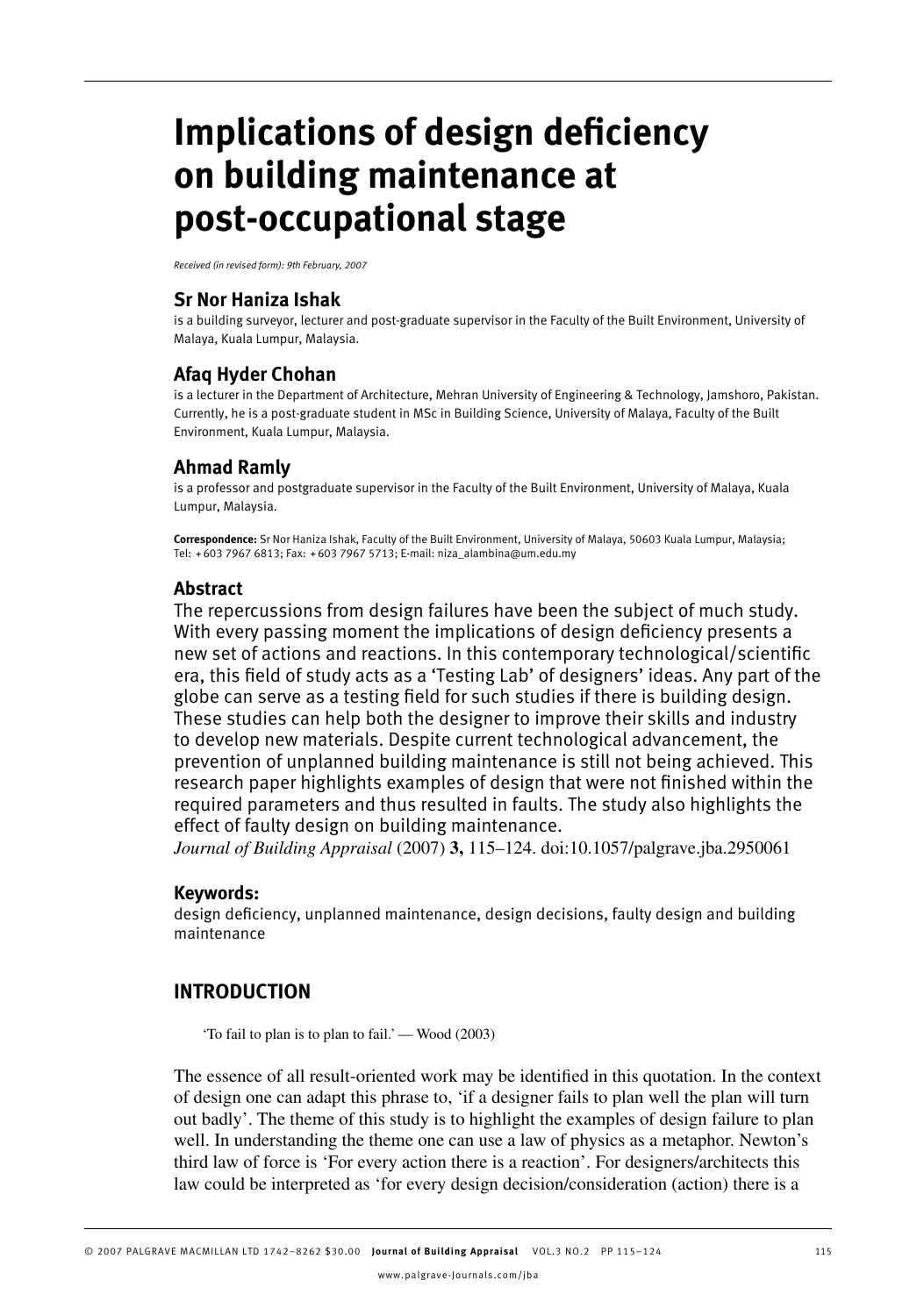consequence (reaction)'. As such this research tries to explore the actions of design and the consequence of their actions.

Building maintenance is becoming an increasingly important field of study and it is even more important in developing countries. Since developing countries often have an ineffective organisational setup and a high demand for housing, the cost of building maintenance can have a significant detrimental effect on future development. These factors are also responsible for worsening the condition of existing buildings to the point where existing finance and management facilities are stretched beyond their capabilities. Housing constitutes a valuable asset for all income groups and for the majority of the world population but in underdeveloped countries good quality housing is a rarity. Thus, housing in these locations requires adequate and effective maintenance to avoid cumulative decay and deterioration, which will result in health concern and affect the productivity of the occupants. The lack of maintenance often results in deterioration that leads the building to the point of collapse or to it having to be demolished. The question arises as to whether there is any way to avoid this waste of the built environment in developing countries.

 The answer lies in better design as the lack of it would appear to be a major cause of the problem. Hence, it could be suggested that unplanned maintenance can be avoided if building design takes account of the need for careful and methodical planning, budgeting, monitoring and execution.

## **REPERCUSSIONS OF DESIGN DEFICIENCY**

 Faults in building design place a heavy burden on the building for rest of its life and there is no compensation for it. In such situations, the responsibility falls on the shoulders of the designer in that they must think carefully with full concentration and consideration towards completion of their design project.

 Explaining the link between maintenance and building design, Ramly (2006) suggests that four sectors of building design should be considered and regarded as important if one is to avoid the need for unplanned maintenance at the post-occupation stage. These sectors are:

- the *main fabric* which includes walls, floors, roofs, doors and windows;
- internal finishes which includes ceiling and wall finishes as well as floors;
- *special design features* such as decorative elements for the doors, windows, glass, air vents and special brick and stone work;
- the fourth and the last sector is *cleaning and house keeping* of all building components.

The study identified deterioration in these sectors that resulted from design faults, which subsequently imposed a heavy financial burden on the occupier or owner.

Based on the outline of causes derived from the work of Gibson (1979), the implication of design fault on maintenance in buildings has resulted from the following:

- the consequence of *thermal movement*;
- the consequence of *inefficient detailing*;
- the consequence of *improper material selection*; and
- the consequence of poor design for *access for maintenance* measures.

 The designer must understand what consequences the use of materials in combination can impose on their designs. *Thermal movement* in materials can affect a building in a number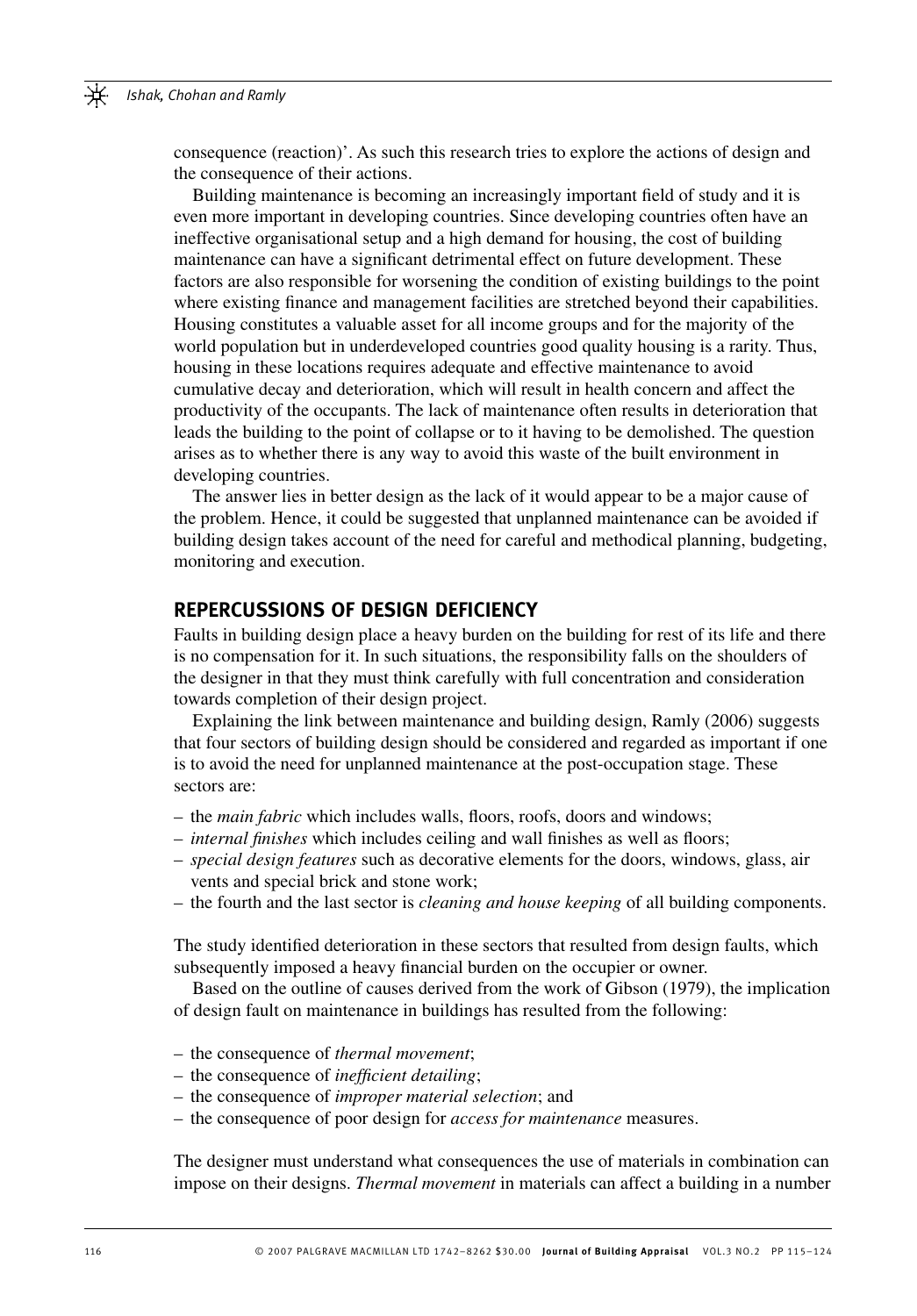of ways. It can cause cracking in walls or plaster and fractures in structural elements if consideration has not been given to thermal expansion. Thermal movement can also result in distortion of otherwise impervious joints with the result that penetration of water takes place or there is a loss of adhesion. *Inadequate detailing* can cause deterioration of the building facade. In the absence of proper architectural detailing of rainwater discharge from the building face, water may penetrate into the building or stagnate within or on the construction. Ponding water is a potential source of disease, as it can harbour insects that transmit malaria or dengue fever, for example. Incorrect *material selection* can add to the financial burden of maintenance, as well as be the cause of thermal movement. distortion, ponding, or early failure. Whereas *poor access* for maintenance will cause delay in the repair process that escalates the cost and increases the probability of substandard remedial actions.

 Nicastro (1997) reported the case of a high rise luxury condominium in Austin, Texas, USA and built in 1980 in which 'the fine network of the cracks hinted at widespread cladding cracks'. The identified defect was described by the author as like 'skin cancer' due to the uncontrollable situation of maintenance. The solution under such condition is usually total replacement of the building's cladding. This study also shows that even in the wealthy parts of the world, poor material selection and design control can still result in expensive defects in their buildings.

## **Materials**

Designers often select different materials for the façade of a building in order to create interest, visual depth and contrast. But a range of materials will need careful design if the junctions of these materials are not to cause a need for early remedial work. Cook and Hinks (1992) state that the use of a range of materials for the external envelope of a building can lead to differences in absorption pattern. The different levels of absorption of each material will affect the surface and cause concentration of water run off with different pattern and staining on the façade. The use of such ideas clearly indicates that improper material selection and lack of knowledge regarding their physical properties will affect future building maintenance as shown in Figure 1 . In addition, the author also suggests that insufficient detailing of projections and other water protecting building elements will result in surface decay and deterioration of reinforcements leading to the need for early and expensive maintenance intervention.

 Contractors usually do not bother to use the leftover materials from other remedial works, even if they were undertaken relatively recently, but they do use out-of-date materials in the construction. This has an affect on future building maintenance and may have an affect on the health of the building workers. An example of this type of mistake is



**Figure 1:** The implication of building material's physical properties towards maintenance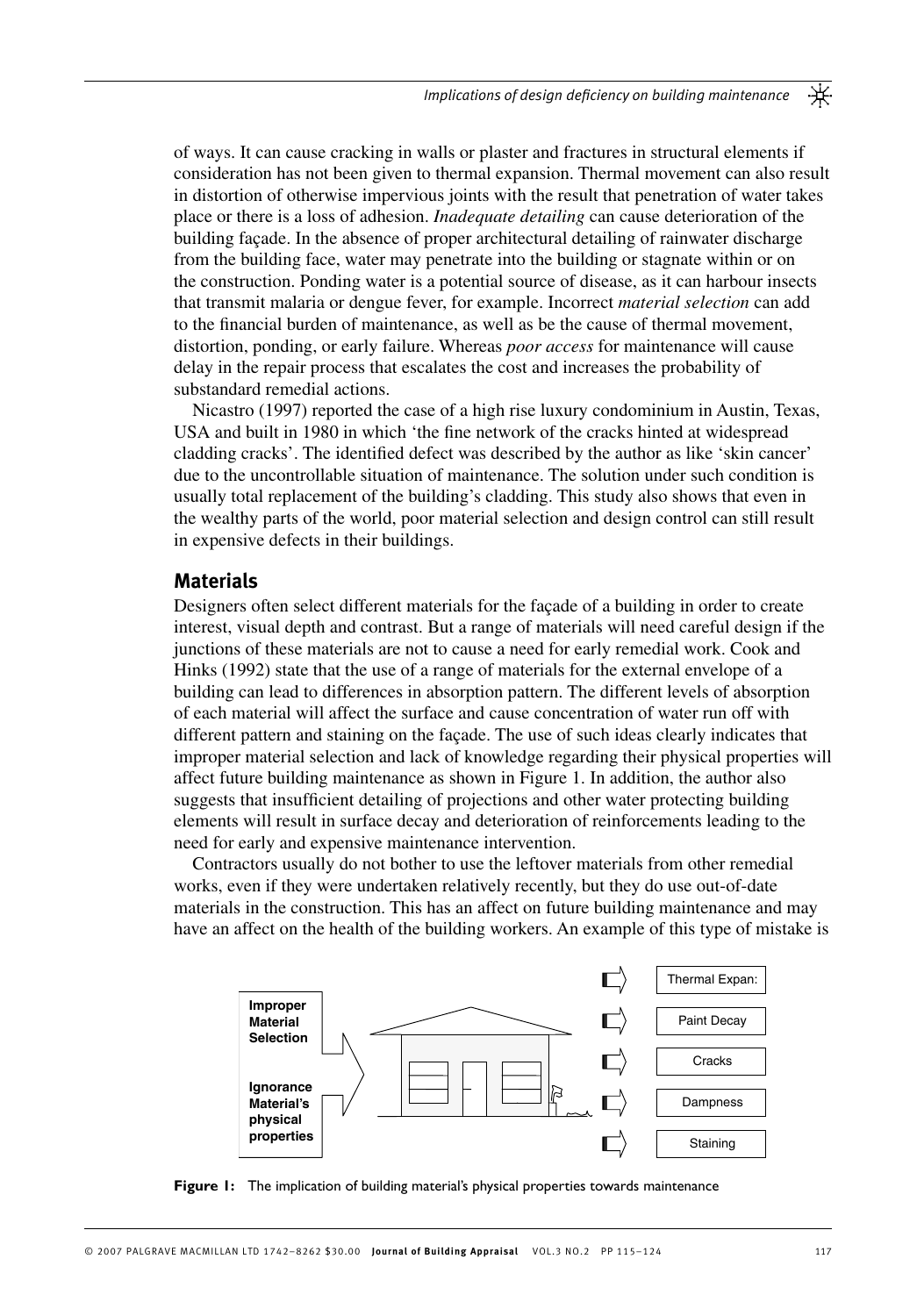

given by Nicastro (1997) in a building where the sealant used was out-of-date. The sealant lost its flexibility in critical parts of the building, which affected its ability to act as water proofing. This can cause fungal growth and lead to gaps occurring due to thermal expansion. The author also highlighted masonry defects stating 'the 24 storey tower was constructed in 1983 and shortly after completion suffered severe distress in exterior brick masonry'. There may be several reasons for the defects in the masonry at postoccupational stage but the design stage was not sufficient to prevent the defects occurring. This defect also was influenced by shrinkage, column shortening and creep. A number of tall residential buildings experienced similar problem with their lift shafts, exterior cladding and other continuous elements such as City Mall, Karachi, Pakistan, Angkasa Vista, Kuala Lumpur and Champaka Apartments, Kalang, Kuala Lumpur.

### **Ventilation**

 Poor ventilation design in buildings can be well understood in the context of human morphology. Ventilation components in buildings such as windows, exhausts and ventilation ducts and air passages, serve as the respiratory organs and passages for buildings. But in the case of substandard design, these ventilation channels require more maintenance also if they are not to affect the health of the residents (Figure 2). Sobotka and Thriene (1996) shows that poor ventilation can cause mould and fungi even in new buildings and which has significant implications on health. The study reveals that exhaust shafts were not properly designed and in many cases kitchens and bathrooms were not provided with windows and the lack of air movement resulted in the shafts being lined internally with thick mould. It shows that poor ventilation allows fungi to grow, and because of the lack of provision for maintenance access in the design the shafts were never cleaned.

#### **Wet areas**

 Wet areas in a building are always vulnerable to deterioration and decay and require more attention and maintenance. The implication of their failure is so severe that it can even cause partial collapse. Water seepage in these wet areas is likely to cause major defects if they arise at the post-occupational stage. Seepage results mainly from poor design, poor construction and the use of substandard materials, while poor workmanship and the deterioration of building materials are the root cause of dampness within walls (Beukel, 1996). As the saying goes 'prevention is better than cure' and this should be remembered whenever the designer and construction team set out to create wet areas of a building. The finished works should have water tight plumbing, drainage systems and water proofing membranes and the materials used should be capable of resisting any chemicals that may be applied or spilt on the floor. Ensuring that this work has achieved the correct standard



**Figure 2:** The impact of poor ventilation design

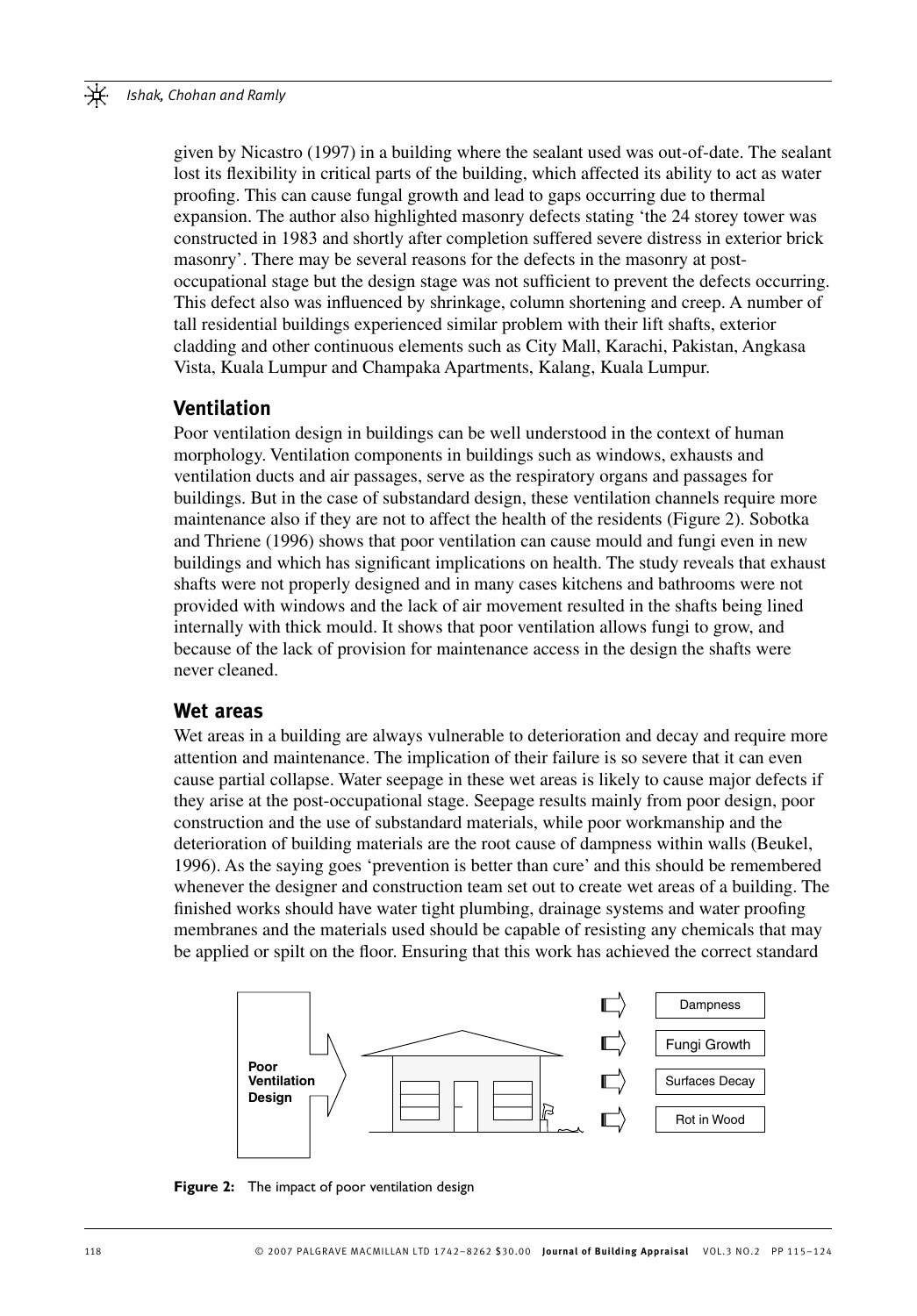after it is constructed is, however, a very difficult task, which is why it is so important that the work is designed and constructed so that it will prevent future problems, but this is not always achieved.

 Ghasson (2003) conducted a study in Birmingham, UK on housing stock of high rise apartment buildings which revealed several aspects of building maintenance caused by design faults and which have resulted in condensation and leaking roofs, and mould growth caused by poor ventilation. Poor insulation and defective sealants have lead to subsequent problem of moisture penetration and water logging. This study showed that a number of defects that arise in residential buildings are because of design faults. He, however, concluded that these types of defect are common in social housing and are not restricted to the buildings being studied.

#### **Floors**

 Floors are also subject to developing defects that lead to a need for maintenance at the post-occupational stage if the correct design and materials have not been specified as part of the design ( Figure 3 ). According to Cook and Hinks (1992) , curling of concrete and cracking of screeds are common defects arising because of incorrect concrete mixing and inadequate curing time. But it is evident that both defects are related to different stages of the design process. The nature of these defects indicates three aspects of design fault that affect the cost of future maintenance. First, the lack of a precise specification for the concrete mixes; secondly, the use of an inexperienced work force and thirdly, inefficient and inadequate supervision.

## **Building lifespan**

 Describing the interrelation of design and the life cycle of a building, Wood (2003) states that the life of the building is an important factor and is often little considered at the briefing stage. He illustrates the absence of this interrelationship by way of examples taken from many high-density residential towers designed in 1960 that failed because of both social and structural problems. A building that has had to have major repairs or has demolished early in its expected life is always associated with faulty design. The concept of life expectancy is, however, also tied in with the quality and extent of maintenance that is carried out. A well-maintained building can be expected to have a good life span provided that the design has not imposed excessive maintenance costs. Therefore, upon developing the correlation between the expected lifespan, design and maintenance of a building, one can conclude that design faults can shorten the lifespan of a building.

The word 'life' has been used by several researchers searching for a better understanding of the built form. It is interesting to note that through this approach the researchers have intentionally (or unintentionally) considered a building as a human



Figure 3: The development of building defects due to incomplete drawing & specifications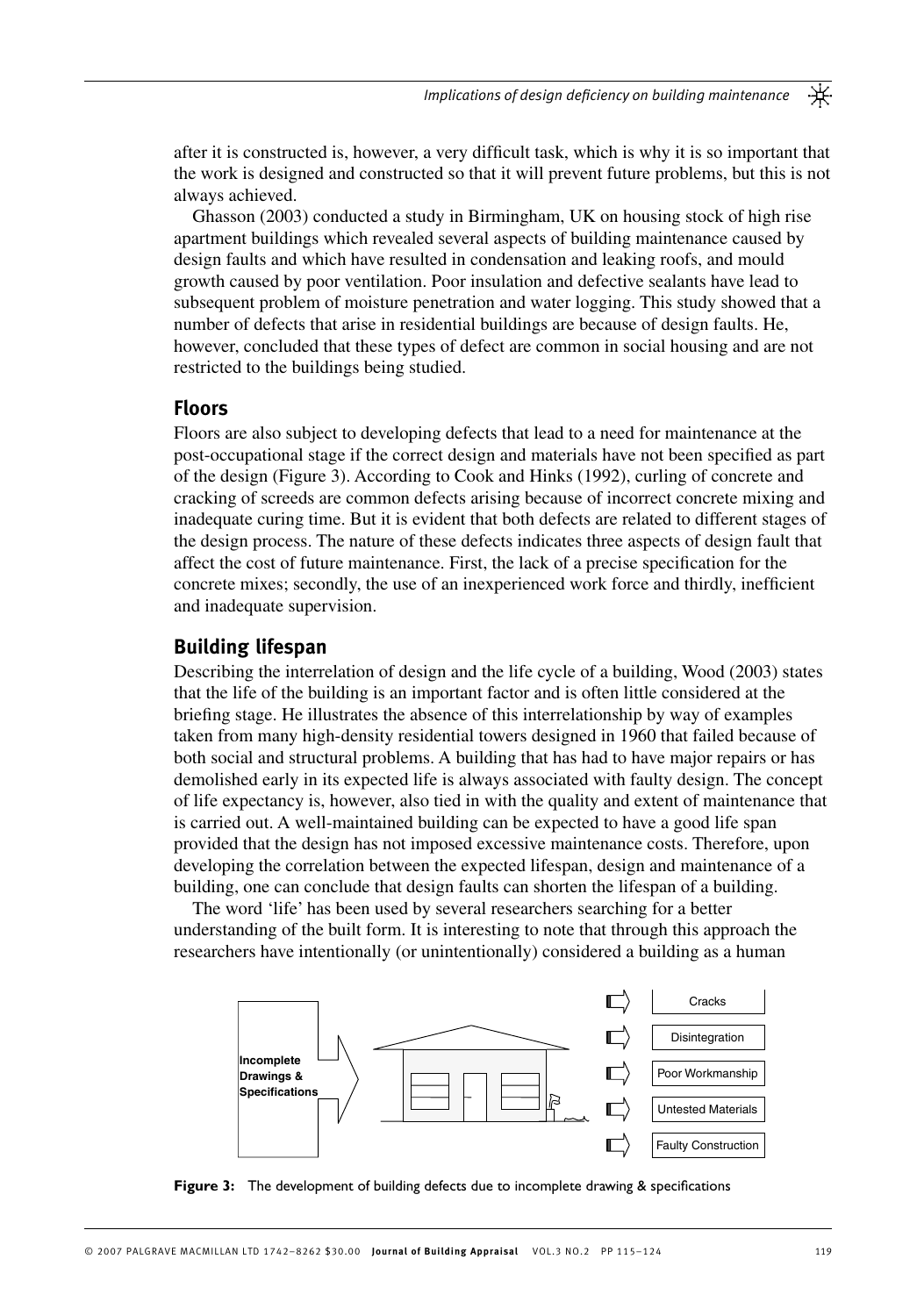metaphor because the word 'life' is a characteristic of human beings. There are several defects that appear in buildings at the post-occupational stage, which are similar to human ailments. For example, cracks in a building are similar to untreated wounds that not only cause distress through their appearance but also can contribute to contamination occurring in the body, which if left untreated may cause partial damage or the need for amputation. Cracks in buildings may have similar consequences for the building. Highlighting the harmful impacts of cracks, Seeley (1987) adds that 'cracks in a building normally results from failure or defective construction and are almost invariably unsightly and unacceptable to occupants. If severe they may result in loss of stability ' . Therefore, it can be concluded that cracks in a building are the result of design faults and can cause partial or total collapse.

 To avoid the implication of design faults on the need for future maintenance, constant research and close observation of existing methods of design and construction practice are needed. In addition, it requires more international forums to address and exchange the issues and experiences seen in different parts of world. In Singapore, an analysis of defects in wet areas of buildings by Chew (2005) reported faults in design, the construction phase and material selection. The main sources of defects were the mistakes made at the design stage, construction phase, maintenance practice and in materials selection. The defects that resulted from these failures included tile debonding, mastic failure, the staining of tiles, cracking, water leakage through cracks, water leakage where pipes passed through walls, paint defects, water ponding, spalling of concrete and unevenness of tile surface and poor pointing. This long list of defects is only those found in the wet areas of buildings which constitute only a small part of the total building. This alarming amount of design faults also creates an opportunity for similar research in other parts of the building as well.

Al-Hammad *et al.* (1997) identified the improper selection of finishing material as being a contributory cause for high maintenance costs in the post-occupational stage of the building. Examples that are quoted included painting buildings with dark colours in a dusty area where they required a lot of cleaning and absorbed heat and also using paints that cannot survive in the climate and humidity to which the building is subjected. The weather and environmental conditions caused deterioration because the design of the fa cade did not specify suitable types of colour and finish for the building's exterior. The result is a need for more maintenance than should have been the case had proper consideration been given in the design (Figure 1).

The design of the building facade can also cause maintenance problems if the designer does not consider the requirements for access if effective maintenance is to be carried out during the lifetime of the building. For example, the cleaning of a building's exterior surface, windows or changing lamp bulbs in high locations.

 Thus, it can be concluded that building designers are not always aware of the extent of maintenance required for the building's elements and do not make available maintenance equipment to enable these routine tasks to be carried out. This shortcoming of design has implications for future maintenance and the cost of that process.

 It is fair to mention that faulty design is not restricted to any one country. But its existence is felt more wherever there is a trend for introducing new materials and technology in construction. It is essential that new techniques and materials should be suitable for the location in which they are used. Therefore, there is a need for newly introduced materials and technology to be tested in different regions and under variety of usage.

 A study in England conducted by Olubodun (2000) on housing stock reveals the similar nature of problems in the housing stock under study. The survey revealed that various implicating factors of design faults and construction are present in housing of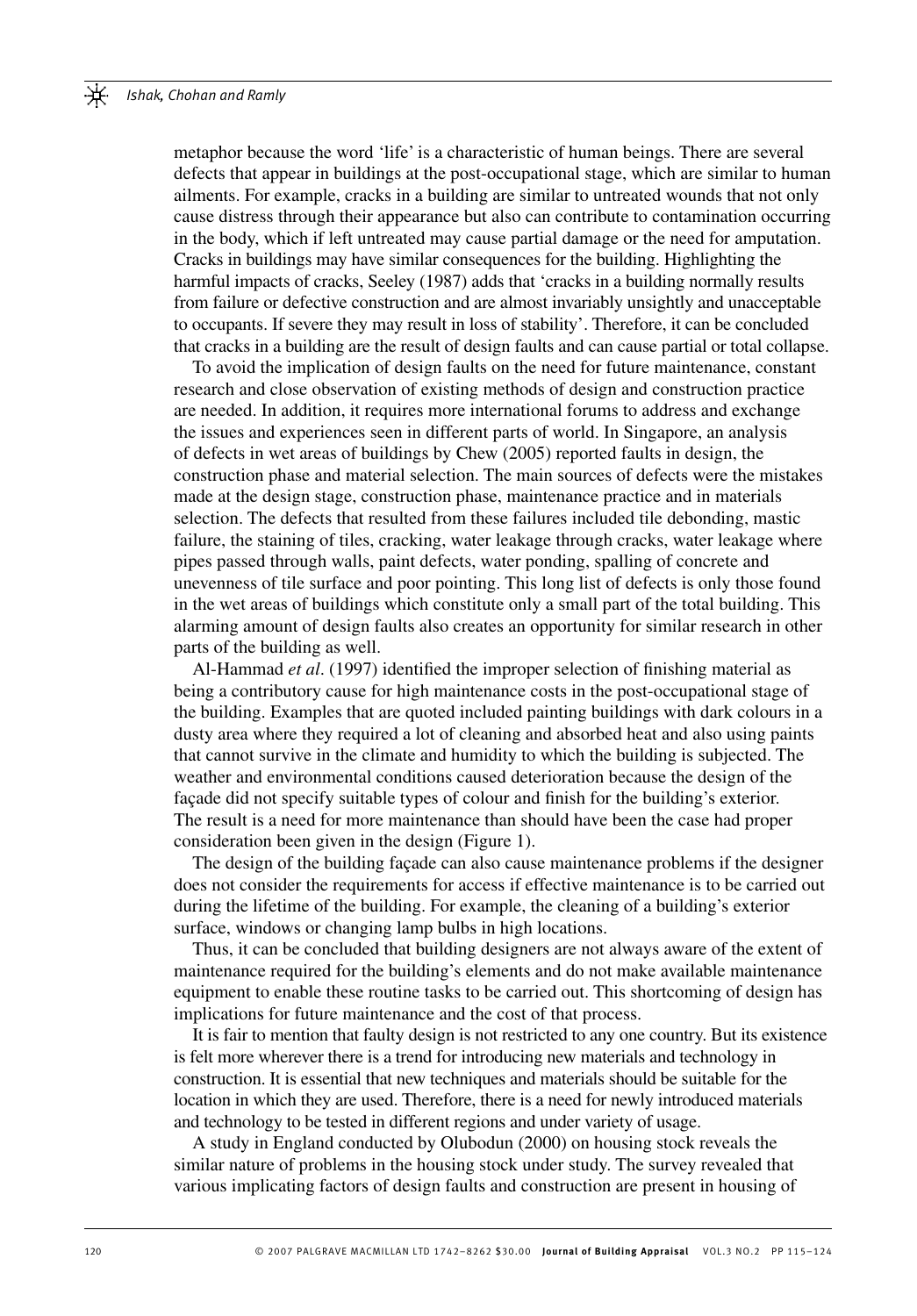United Kingdom. These defects are attributed to faults of design, construction, supervision and workmanship. Examples were:

- Rising dampness affecting both exterior and interior surfaces contributing to cladding/ plaster decay on external wall surfaces.
- Condensation on floors may increase the relative humidity and temperature variation along with surface deterioration of floor finish. In case of wooden floor, this may cause rot in wood.
- Poor supervision and workmanship has resulted in poor flow in waste pipes and has caused back flow problem in the waste and drainage system.
- Roof and floor failure are also mentioned as being the consequence of inferior workmanship and poor design.

Apart from the direct influence of the design consideration on building maintenance, there are also several other hidden factors that have the tendency or potency to influence the design of building and create the need for extensive maintenance in the building at postoccupational stage. One such factor is the *communication gap* . Communication in design can be explained as the verbal and written discharge of the ideas during design stage or corrective ideas during the construction phase. This involves large numbers of people in the design, construction supervision and management of the building. Three parties are essential to an effective outcome: the designer, contractor/construction manager and owner. A gap will, however, occur if this team does not communicate their needs and expectations to the other.

 Masterman (2002) states that poor construction also results from the traditional approach to construction that separates design and construction. The author presents the picture of the ongoing practice in the fields of design and construction where there is a failure to synchronise the design activities and construction phase. But a sound link between design and construction is essential if one is not to follow a path to future faults. Since design is an activity that is to be considered and tailored according to the need of the individuals, it requires close coordination from different parts of the design team. In such circumstances, the contractor and other building trade professionals are not always aware of the requirements of the design or the intention of the designer. Thus, there is a need to develop a working relationship between designer and construction team. Failure of such obligations also causes poor construction and leads to a need for unforeseen postoccupational maintenance or repair.

 ' Poor construction ' is a broad term and it is associated with a number of faults, for example tile fixing, plastering, formwork, plumbing and flooring. Therefore, it can be concluded that in order to avoid all such construction fault which can cause high future maintenance cost at a later stage, it is necessary to revise the traditional mode of procuring building construction by developing a correlation between designer and construction professionals.

 A dedicated designer aims to achieve a distinctive design that may act as a trendsetter in the design world. In the course of such activities, the designer often runs over budget that results in cost cutting later in the project that leads to unacceptable design solutions when viewed from the cost of maintaining the building over its lifespan. Griffith and Sidwell (1995) refers to inconsiderate designs that affect the building design and influences the construction phase in the form of costly/uneconomic construction which often leads to *incomplete projects* and *improper material selection* by unauthorised personnel. Conceivably the author is directing towards the condition which can cause the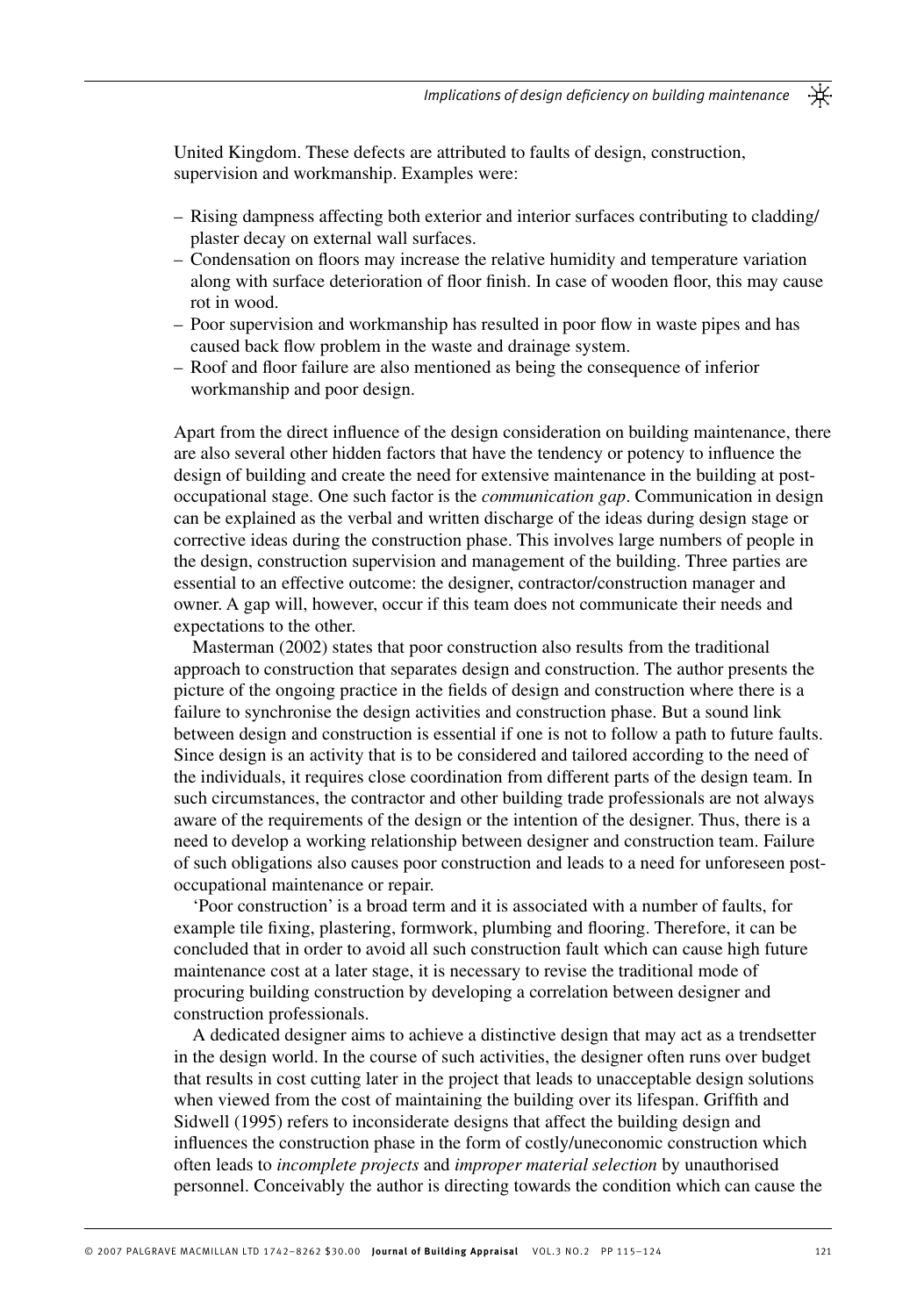

design faults that are likely to implicate the cost of future maintenance, for example improper material selection as described previously. Hence, it can be suggested that a designer should judge the realities of their design very closely and try to present a design that is more closely related with the demands of the client and its ultimate user to minimise the undue intervention of other professionals.

## **ULTIMATE IMPLICATIONS OF DESIGN DEFICIENCY**

 This section describes cases where fatal incidents have resulted from faulty design and construction. Most relate to large-scale problems in the developed world, for example United States, France and Japan. Building faults are not just a problem in emerging world countries, but those are the countries that can least afford the high costs of design faults in the high cost of and need for future maintenance. Important lessons can be learned from such incidents where certain unexpected circumstances as well as poor design occur together to cause serious building collapses.

## **Case study 1: The collapse of terminal 3, Dubai International Airport**

 Eight people were killed and others injured after part of a terminal under construction at Terminal 3 Dubai International Airport collapsed on 27th September, 2004. During the preparation of a wall, a section of the reinforcement cage fell, trapping workers. The terminal was designed by French architect Paul Andreu who also designed Terminal 2E at Paris' Charles de Gaulle International Airport that also had part of the structure collapse (see below).

## **Case study 2: The collapse of terminal 2E at Paris Charles de Gaulle Airport**

On 23rd May, 2004 sections of the roof of Paris Charles de Gaulle Airport's new terminal 2E fell onto a boarding footway. The passage in turn collapsed onto airport service vehicles parked underneath resulting in four deaths. In February 2005, the results from the administrative inquiry were published and experts pointed out that there was no single fault, but rather a number of causes for the collapse, in a design that had little margins of safety. According to them, the concrete vaulted roof was not resilient enough and had been pierced by metallic pillars, and some openings weakened the structure. Sources close to the enquiry also disclosed that the whole building chain had worked as close to the limits as possible, so as to reduce costs. Designer Paul Andreu denounced the building companies for having not correctly prepared the reinforced concrete.

## **Case study 3: The sinking of Kansai Airport, Japan**

 According to report of Sims (2001) , in 1994 Kansai International Airport, Japan was opened with great fanfare and it is widely regarded as an engineering marvel. It is situated on 1,300-acre artificial island in Osaka, Japan's second largest city and was the first largescale airport built on reclaimed land. Seven years after completion, however, the airport started to sink and since its construction began in 1987 it has subsided by 38 feet. The airport complex consists of a runway, air terminal, train station, shopping mall and hotel. The airport operator of the Kansai International Airport Company has already spent about \$2.21bn on repairs and includes building a concrete wall in the terminal's basement to guard against seawater seepage. The sinking of Kansai has raised doubts in Japan and abroad about the safety and maintenance of Kansai International. This report questions whether the world's most expensive airport was worth that price?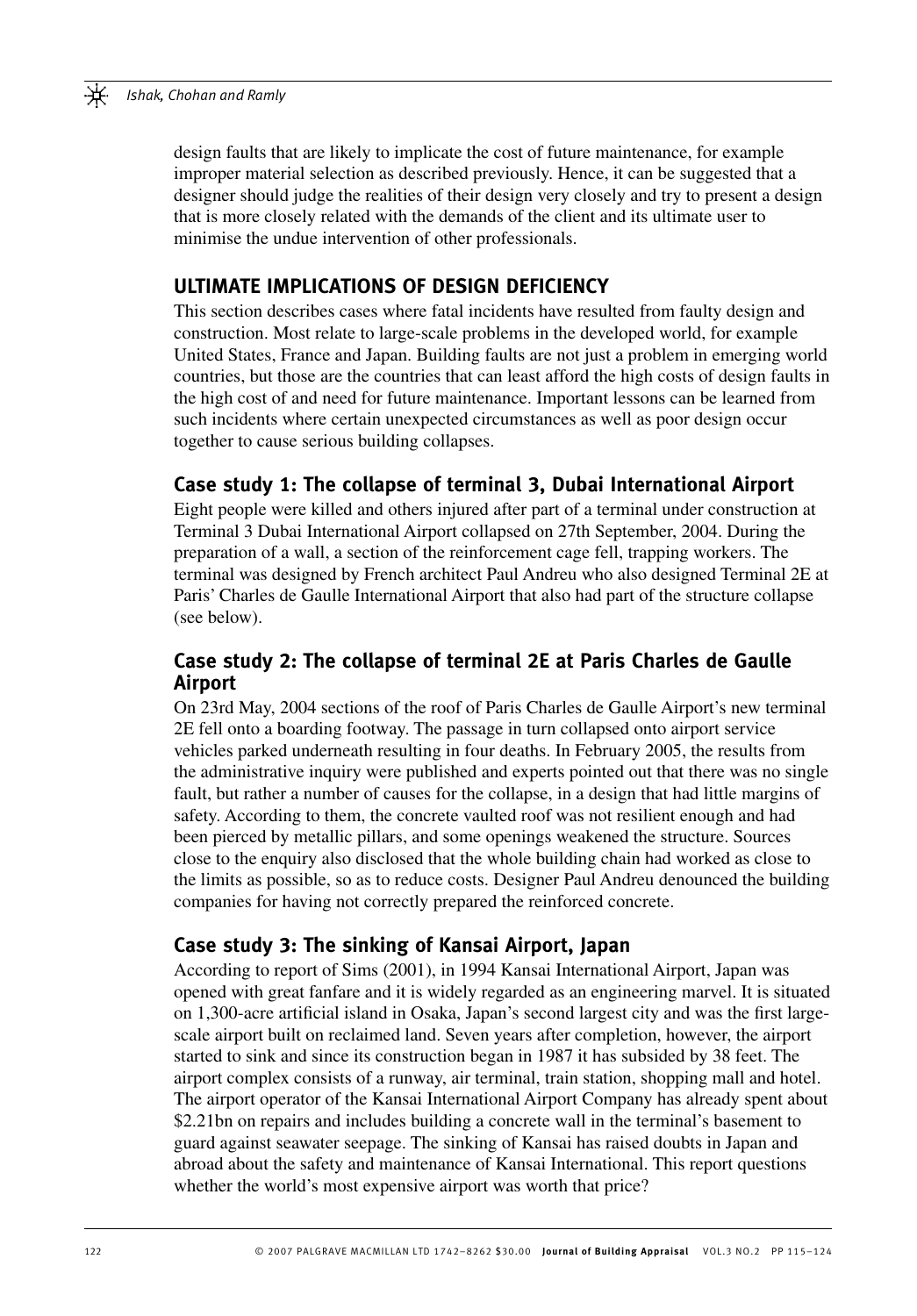## **Case study 4: The collapse of Highland Towers, Kuala Lumpur**

 In 1993 the collapse of Highland Towers in Kuala Lumpur, Malaysia resulted in 48 deaths. According to the report on incident (Maverick, 2006), one of the major causes was improper soil testing. The peripheral conditions of site resulted in undermining. The failure of retaining walls under heavy rains was a contributing factor, causing a landslide that led to the building's collapse. There were two types of design errors, improper soils bearing test and pre construction site visit at *pre-design phase* and the failure to identify the peripheral condition at site, together with the failure to design an inadequate retaining wall to contain the site and the building that stood on it.

#### **Case study 5: Florida high-rise collapse**

 The failure of the formwork of the One Bal Harbour development in Miami Beach Florida during construction in May 2006 resulted in the deaths of three construction workers. Gresko (2006) reported that the partial collapse resulted from the failures of the formwork while quick drying concrete was being poured. The workers were on the 27th level of the building pouring a concrete roof when the formwork below them failed and dropped them to the 26th floor. This condominium building had passed all inspections of Bal Harbour's building department. The failure was attributed to the quality and stability of formwork. The accuracy of formwork is important for the future performance of the concrete structure of a building, and errors in its dimensions, set out or structure may have serious implications for the future performance of the building.

#### **CONCLUSION**

While a journey of thousand miles begins with a single step, the most complex design of a building starts from the single stroke of designer. Errors in design can, however, result in unplanned maintenance where the designer fails to understand the buildability of that initial concept. The designer who is aware of the risk is more likely to create buildings that will require only planned maintenance. One way of evaluating the work of the designer is to go through the occupier's experience of maintenance requirements, even if the building may be regarded as a landmark of urban design.

 Thus, it can be suggested that there must be a strong relationship between design and maintenance and only those design should be considered good which were proved as less demanding in terms of maintenance. This research has revealed several important factors at various design stages. The work has aided understanding of avoidable building/housing maintenance issues caused by design faults. The consequence of poor design has been considered from the minimum level of maintenance such as surface decay to the ultimate level of collapse. Design faults not only result in unplanned maintenance they also are expensive in terms of the lives of occupants and the cost of repairs.

 Faulty design and its consequences are a global problem that can be seen in both developed and underdeveloped countries. There is a need for more research to be conducted in this field to resolve the design deficiencies that result in a high maintenance and monetary burdens.

#### **References**

- Al-Hammad, A., Assaf, S. and Al-Shihah, M. (1997) 'The effect of faulty design on building maintenance', *Journal of Quality in Maintenance Engineering*, 3(1), 29–39.
- Beukel, A.V.D. (1996) 'Cost of defects, how to diminish', Proceedings of International Symposium on Building Defects, Verena .
- Chew, M.Y.L. (2005) 'Defect analysis in wet areas of buildings', *Construction and Building Materials*, 19(3), 165–173.